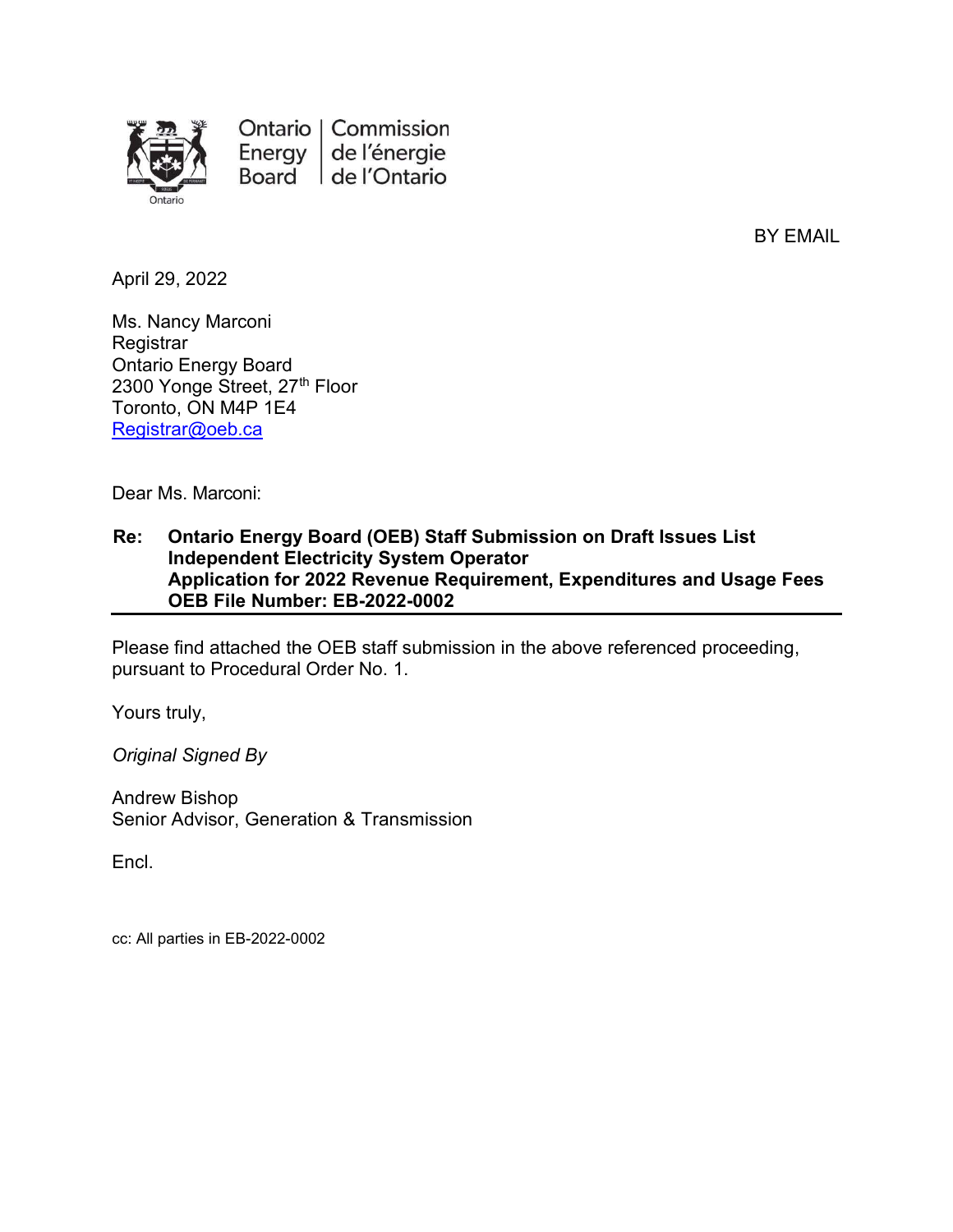

# ONTARIO ENERGY BOARD

# OEB Staff Submission on Draft Issues List

Independent Electricity System Operator

Application for 2022 Revenue Requirement, Expenditures and Usage Fees

EB-2022-0002

April 29, 2022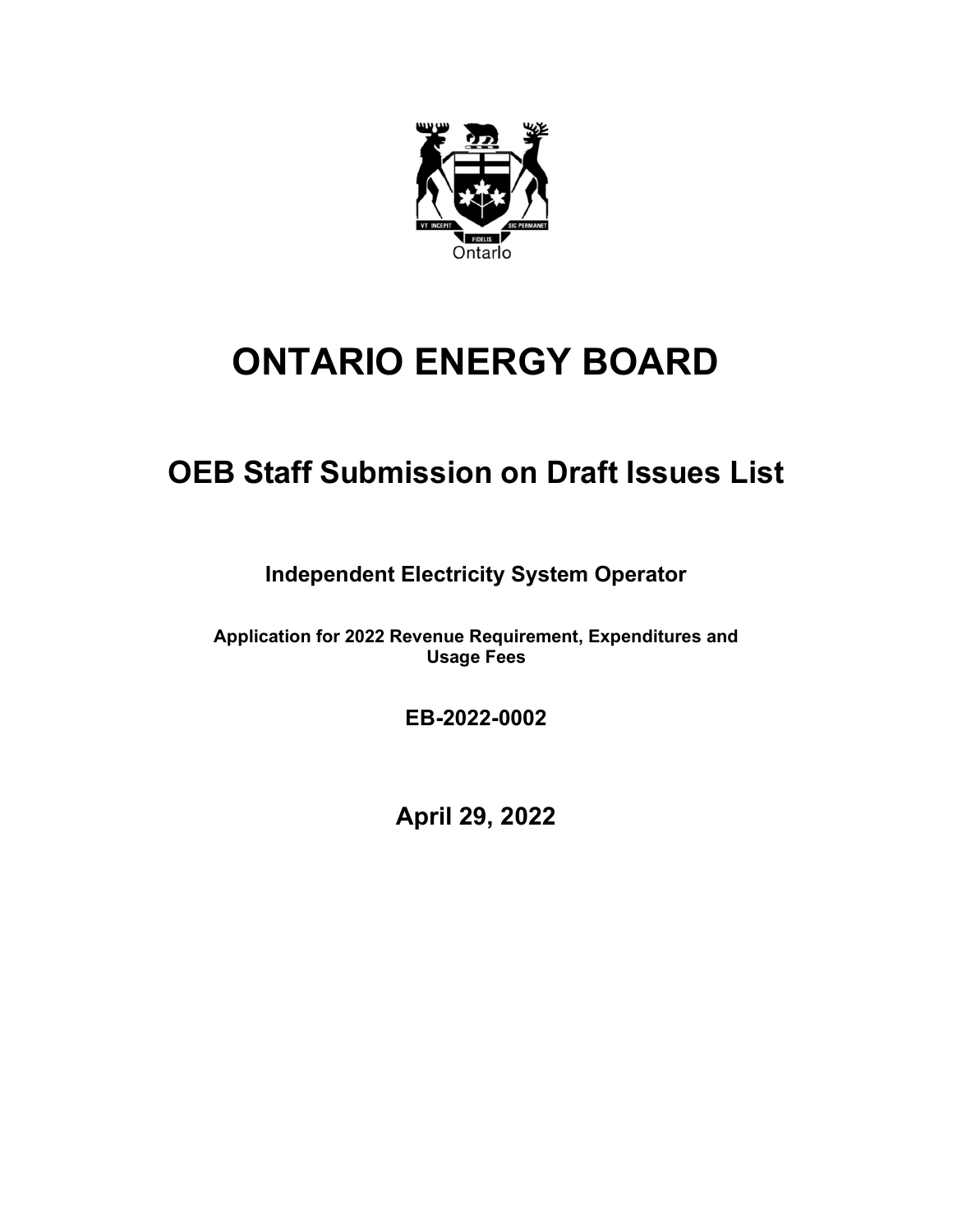## **Background**

The Independent Electricity System Operator (IESO) filed an application with the Ontario Energy Board (OEB) on March 4, 2022, under subsection 25(1) of the Electricity Act, 1998, seeking approval of its 2022 expenditures, revenue requirement, and usage fees (Application). The Application included a draft issues list. The following are the submissions of OEB staff on the draft issues list.

## OEB Staff Submission

The draft issues list filed by the IESO includes 12 issues grouped under the following five categories:

- 1.0 Revenue Requirement, Operating Costs and Capital Spending
- 2.0 Usage Fees
- 3.0 Reliable Integration Fee
- 4.0 Market Renewable Program (MRP)
- 5.0 Commitments from Previous OEB Decisions

#### 1.0. Issue 3.0 Reliable Integration Fee

#### 1.1. Application Fees

The IESO has proposed eliminating the following issue that was included under Issue 3.0 in the last revenue requirement proceeding, $1$  and similarly worded issues appeared in prior cases as well:

#### • Is the \$1,000 Application Fee for market participation appropriate?

OEB staff proposes that Issue 3.0 be renamed to "Application and Reliable Integration Fees" and that the above issue be added as sub-issue 3.2 under Issue 3.

The market participation application fee is charged to organizations that wish to participate in the IESO-administered market. The purpose of the fee is to compensate the IESO for the administrative effort its employees expend to register and authorize market and program participation. The \$1,000 market participation application fee has been charged by the IESO since market opening in 2002 and was last approved by the OEB in its decision on the IESO's 2020/2021 revenue requirement application.

<sup>1</sup> EB-2020-0230